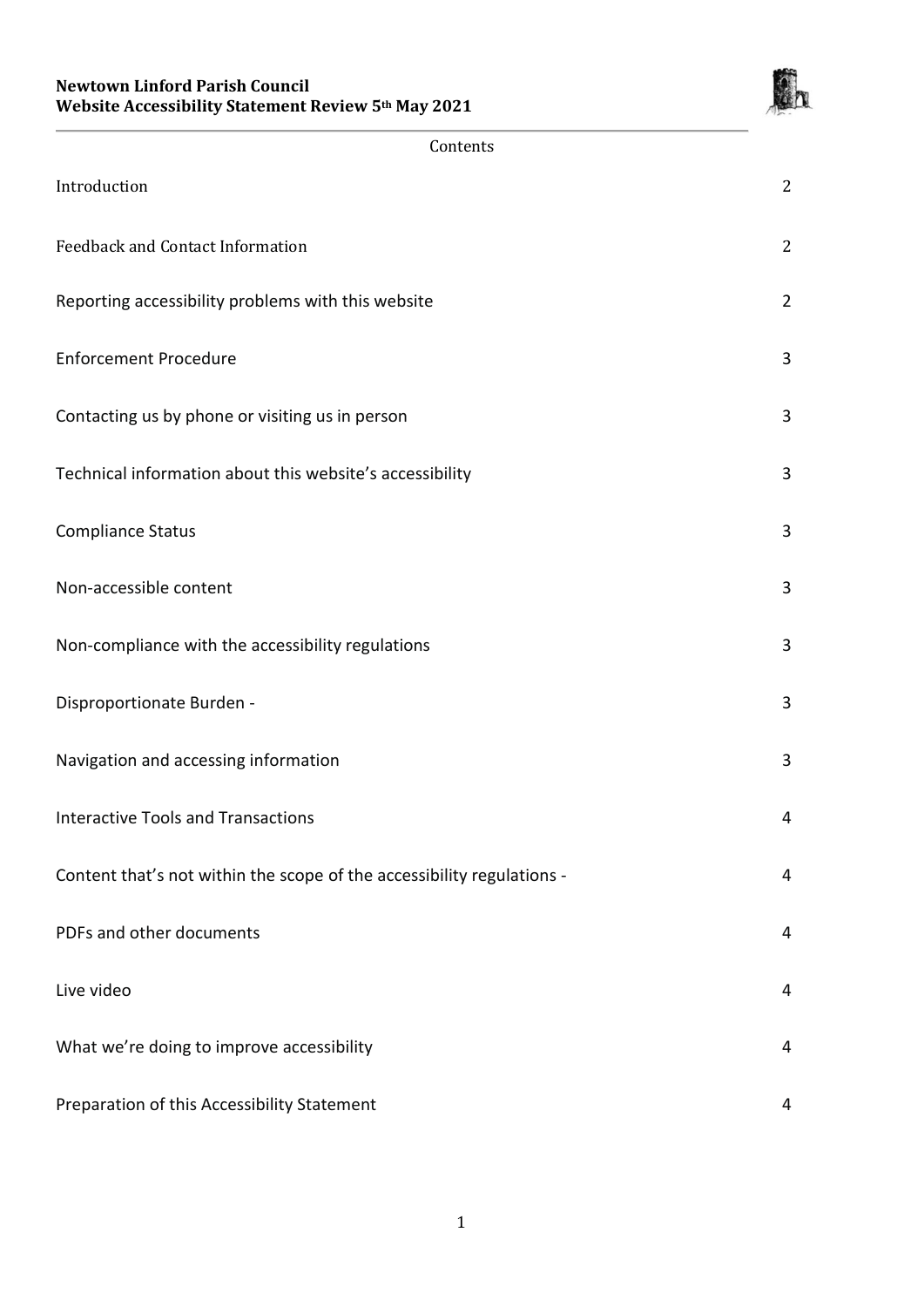# **Introduction**

This accessibility statement applies to newtownlinford.org.uk.

This website is run by Newtown Linford Parish Council. We want as many people as possible to be able to use this website. For example, that means you should be able to:

- change colours, contrast levels and fonts
- zoom in up to 300% without the text spilling off the screen
- navigate most of the website using just a keyboard
- navigate most of the website using speech recognition software
- listen to most of the website using a screen reader (including the most recent versions of JAWS, NVDA and VoiceOver)

We've also made the website text as simple as possible to understand.

[AbilityNet](https://mcmw.abilitynet.org.uk/) has advice on making your device easier to use if you have a disability.

We know some parts of this website are not fully accessible:

- the text will not reflow in a single column when you change the size of the browser window
- you cannot modify the line height or spacing of text
- most older PDF documents are not fully accessible to screen reader software
- live video streams do not have captions
- some of our online forms are difficult to navigate using just a keyboard
- you cannot skip to the main content when using a screen reader
- there's a limit to how far you can magnify the map on our 'contact us' page

# **Feedback and Contact Information**

If you need information on this website in a different format like accessible PDF, large print, easy read, audio recording or braille:

- email the Parish Clerk at clerk@newtownlinford.org.uk
- call the Parish Council office on 01530 249945
- or write to Mrs Hannah Shaw, Parish Clerk, 248 Markfield Road, Groby, Leicester, LE6 0FS.

We'll consider your request and get back to you in 5 days.

## **Reporting accessibility problems with this website**

We're always looking to improve the accessibility of this website. If you find any problems not listed on this page or think we're not meeting accessibility requirements, please contact: Mrs Hannah Shaw, Parish Clerk via the contact details listed above.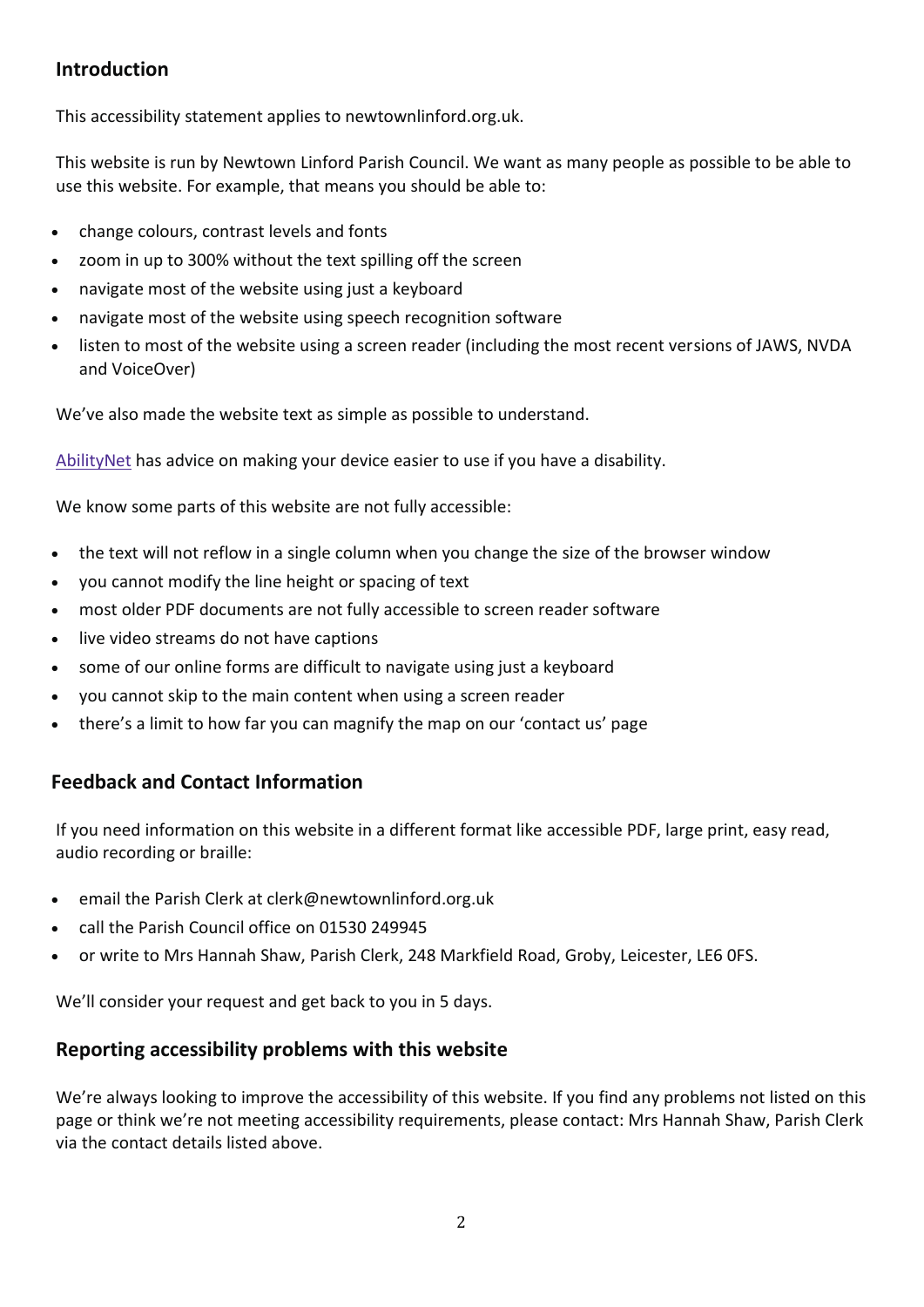# **Enforcement procedure**

The Equality and Human Rights Commission (EHRC) is responsible for enforcing the Public Sector Bodies (Websites and Mobile Applications) (No. 2) Accessibility Regulations 2018 (the 'accessibility regulations'). If you're not happy with how we respond to your complaint, contact the Equality [Advisory](https://www.equalityadvisoryservice.com/) and Support [Service](https://www.equalityadvisoryservice.com/) (EASS).

# **Contacting us by phone or visiting us in person**

Unfortunately, we do not currently provide a text relay service for people who are deaf, hearing impaired or have a speech impediment.

Our offices do not have audio induction loops, however, if you contact us before visiting, we can arrange a British Sign Language (BSL) interpreter.

# **Technical information about this website's accessibility**

Newtown Linford Parish Council is committed to making its website accessible, in accordance with the Public Sector Bodies (Websites and Mobile Applications) (No. 2) Accessibility Regulations 2018.

# **Compliance status**

This website is partially compliant with the Web Content [Accessibility](https://www.w3.org/TR/WCAG21/) Guidelines version 2.1 AA standard, due to the non-compliances listed below.

This website is not compliant with the Web Content [Accessibility](https://www.w3.org/TR/WCAG21/) Guidelines version 2.1 AA standard. The non-compliances are listed below.

## **Non-accessible content**

The content listed below is non-accessible for the following reasons.

## **Non-compliance with the accessibility regulations**

Some images do not have a text alternative, so people using a screen reader cannot access the information. This fails WCAG 2.1 success criterion 1.1.1 (non-text content).

We are working towards adding text alternatives for all images by September 2022. When we publish new content we'll make sure our use of images meets accessibility standards.

# **Disproportionate burden**

## **Navigation and accessing information**

There's no way to skip the repeated content in the page header (for example, a 'skip to main content' option).

It's not always possible to change the device orientation from horizontal to vertical without making it more difficult to view the content.